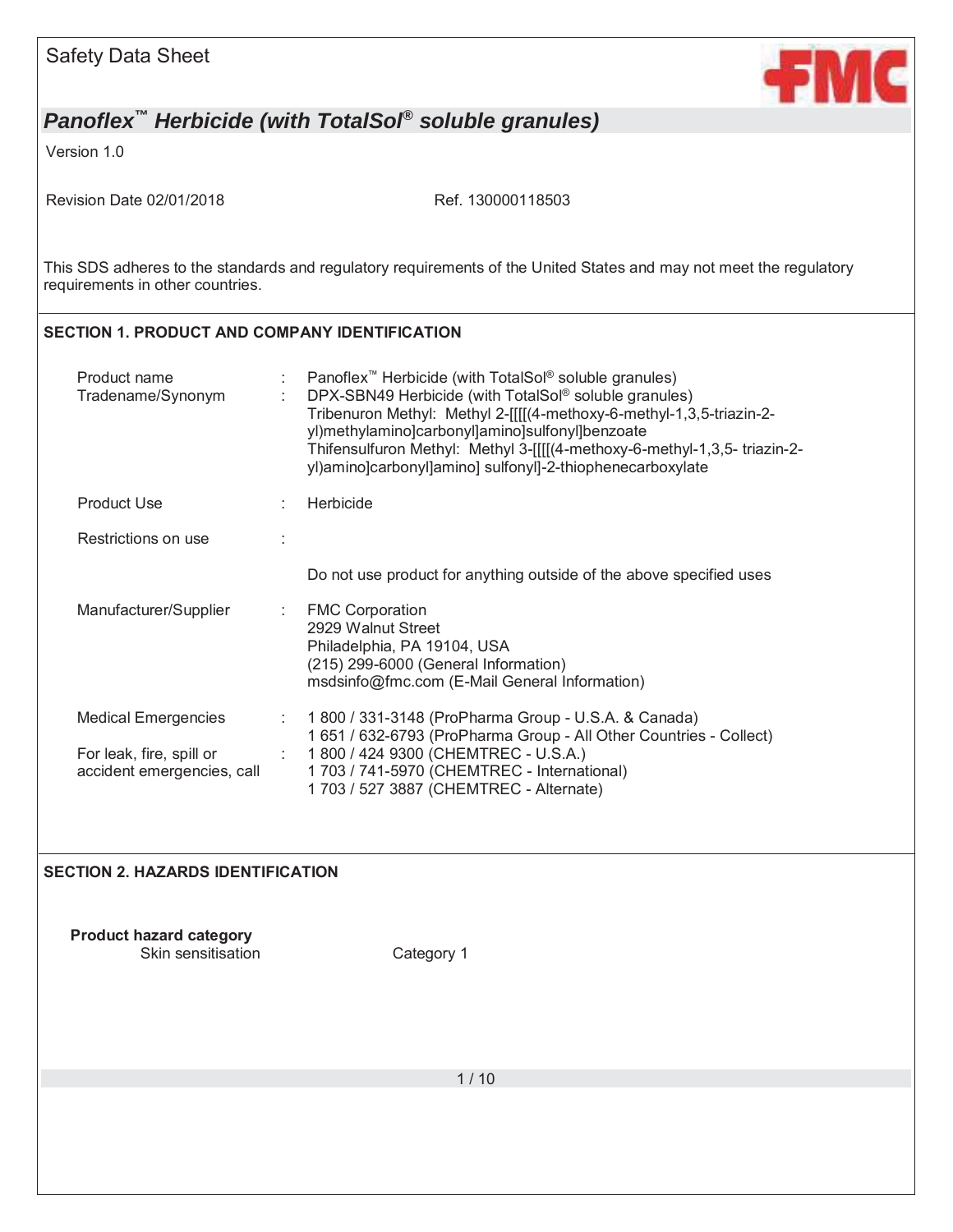| <b>Safety Data Sheet</b>                              |                                                                                                                                                                                                                                                                                                                                                                                                         |
|-------------------------------------------------------|---------------------------------------------------------------------------------------------------------------------------------------------------------------------------------------------------------------------------------------------------------------------------------------------------------------------------------------------------------------------------------------------------------|
|                                                       | Panoflex <sup>™</sup> Herbicide (with TotalSol <sup>®</sup> soluble granules)                                                                                                                                                                                                                                                                                                                           |
| Version 1.0                                           |                                                                                                                                                                                                                                                                                                                                                                                                         |
| Revision Date 02/01/2018                              | Ref. 130000118503                                                                                                                                                                                                                                                                                                                                                                                       |
| <b>Label content</b><br>Pictogram                     | U                                                                                                                                                                                                                                                                                                                                                                                                       |
| Signal word                                           | : Warning                                                                                                                                                                                                                                                                                                                                                                                               |
| Hazardous warnings                                    | : May cause an allergic skin reaction.                                                                                                                                                                                                                                                                                                                                                                  |
| Hazardous prevention<br>measures                      | : Avoid breathing dust/ fume/ gas/ mist/ vapours/ spray.<br>Contaminated work clothing should not be allowed out of the workplace.<br>Wear protective gloves.<br>IF ON SKIN: Wash with plenty of soap and water.<br>If skin irritation or rash occurs: Get medical advice/attention.<br>Wash contaminated clothing before reuse.<br>Dispose of contents/ container to an approved waste disposal plant. |
| <b>Other hazards</b><br>No applicable data available. |                                                                                                                                                                                                                                                                                                                                                                                                         |

### **SECTION 3. COMPOSITION/INFORMATION ON INGREDIENTS**

| Component             | CAS-No.     | Concentration |
|-----------------------|-------------|---------------|
| Tribenuron methyl     | 101200-48-0 | 40 %          |
| Thifensulfuron methyl | 79277-27-3  | 10%           |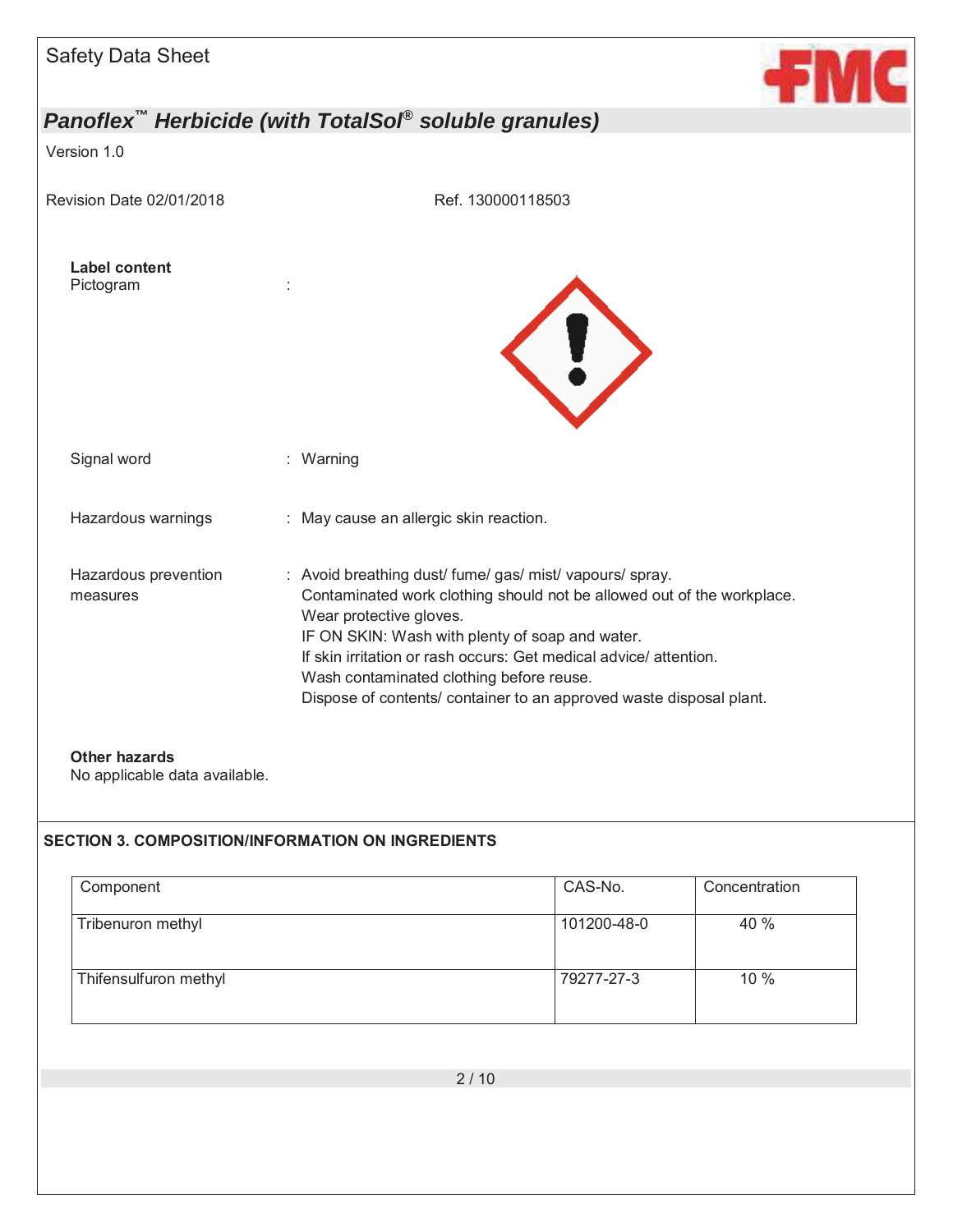

Version 1.0

Revision Date 02/01/2018 Ref. 130000118503

| Trisodium phosphate dodecahydrate | 10101-89-0 | $5 - 10%$  |
|-----------------------------------|------------|------------|
|                                   |            |            |
| Sodium carbonate                  | 497-19-8   | $5 - 10%$  |
| Other Ingredients                 |            | $30 - 40%$ |
|                                   |            |            |

The specific chemical identity and/or exact percentage (concentration) of composition has been withheld as a trade secret.

### **SECTION 4. FIRST AID MEASURES**

| General advice                                           | : Have the product container or label with you when calling a poison control<br>center or doctor, or going for treatment.<br>See Section 1 for emergency phone numbers.<br>See Label for Additional Precautions and Directions for Use. |
|----------------------------------------------------------|-----------------------------------------------------------------------------------------------------------------------------------------------------------------------------------------------------------------------------------------|
| Inhalation                                               | : Move to fresh air. If person is not breathing, call 911 or an ambulance, then<br>give artificial respiration, preferably mouth-to-mouth, if possible. Call a poison<br>control center or doctor for treatment advice.                 |
| Skin contact                                             | : Take off all contaminated clothing immediately. Rinse skin immediately with<br>plenty of water for 15-20 minutes. Call a poison control center or doctor for<br>treatment advice.                                                     |
| Eye contact                                              | : No specific intervention is indicated as the compound is not likely to be<br>hazardous. Consult a physician if necessary.                                                                                                             |
| Ingestion                                                | : No specific intervention is indicated as the compound is not likely to be<br>hazardous. Consult a physician if necessary.                                                                                                             |
| Most important<br>symptoms/effects, acute<br>and delayed | : No applicable data available.                                                                                                                                                                                                         |
| Protection of first-aiders<br>Notes to physician         | : No applicable data available.<br>: No applicable data available.                                                                                                                                                                      |
|                                                          |                                                                                                                                                                                                                                         |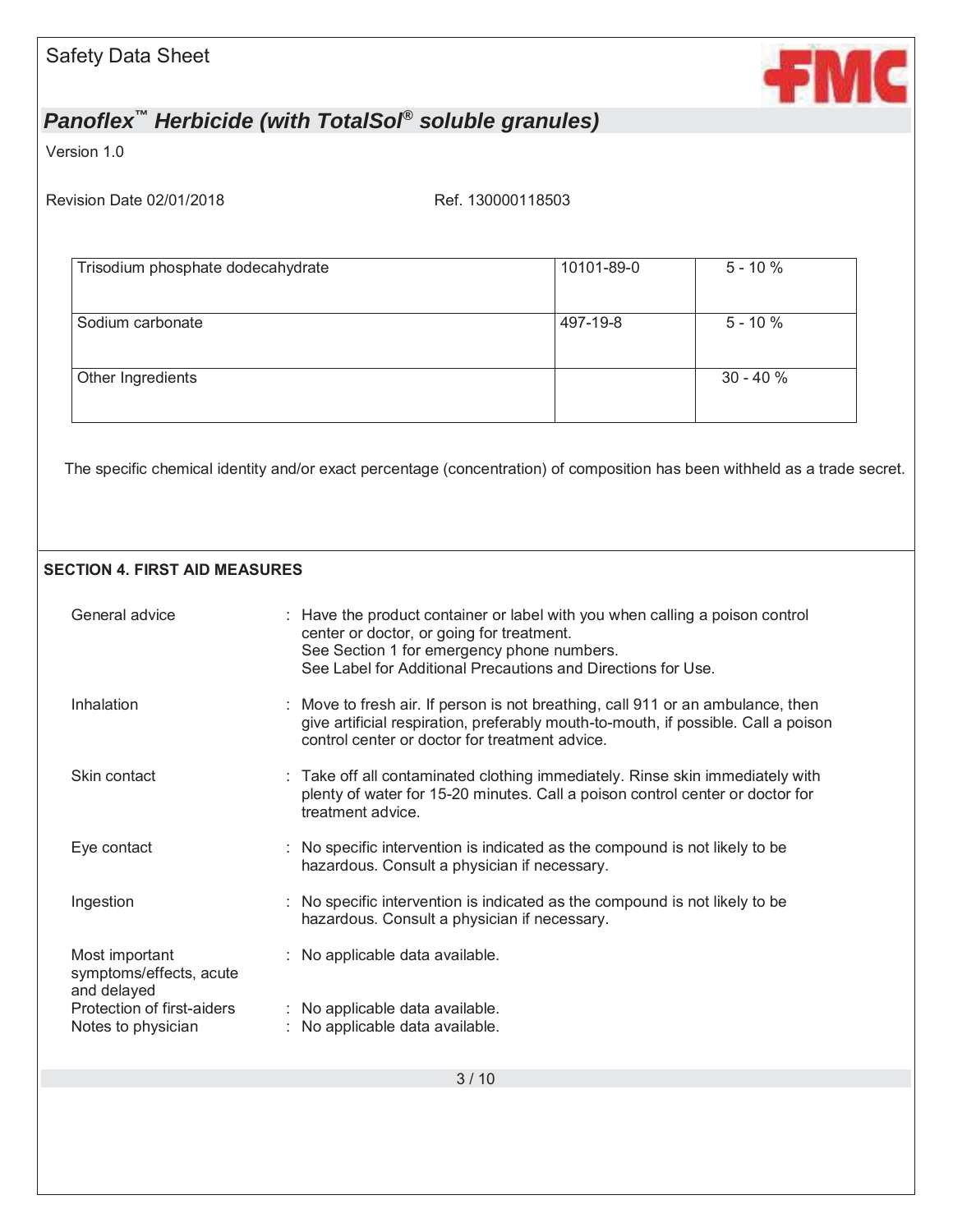| <b>Safety Data Sheet</b>                         | +M                                                                                                                                                                                                                                                                                                           |
|--------------------------------------------------|--------------------------------------------------------------------------------------------------------------------------------------------------------------------------------------------------------------------------------------------------------------------------------------------------------------|
|                                                  | Panoflex <sup>™</sup> Herbicide (with TotalSol <sup>®</sup> soluble granules)                                                                                                                                                                                                                                |
| Version 1.0                                      |                                                                                                                                                                                                                                                                                                              |
| Revision Date 02/01/2018                         | Ref. 130000118503                                                                                                                                                                                                                                                                                            |
| <b>SECTION 5. FIREFIGHTING MEASURES</b>          |                                                                                                                                                                                                                                                                                                              |
| Suitable extinguishing media                     | : Water spray, Foam, Dry chemical, Carbon dioxide (CO2)                                                                                                                                                                                                                                                      |
| Unsuitable extinguishing<br>media                | : High volume water jet, (contamination risk)                                                                                                                                                                                                                                                                |
| Specific hazards                                 | : No applicable data available.                                                                                                                                                                                                                                                                              |
| Special protective equipment<br>for firefighters | : Wear full protective clothing and self-contained breathing apparatus.                                                                                                                                                                                                                                      |
| Further information                              | : (on small fires) If area is heavily exposed to fire and if conditions permit, let<br>fire burn itself out since water may increase the area contaminated. Cool<br>containers/tanks with water spray.                                                                                                       |
| <b>SECTION 6. ACCIDENTAL RELEASE MEASURES</b>    |                                                                                                                                                                                                                                                                                                              |
|                                                  | NOTE: Review FIRE FIGHTING MEASURES and HANDLING (PERSONNEL) sections before proceeding with clean-up.<br>Use appropriate PERSONAL PROTECTIVE EQUIPMENT during clean-up.                                                                                                                                     |
| Safeguards (Personnel)                           | : Evacuate personnel, thoroughly ventilate area, use self-contained breathing<br>apparatus. Use personal protective equipment.                                                                                                                                                                               |
| Environmental precautions                        | : Prevent material from entering sewers, waterways, or low areas.                                                                                                                                                                                                                                            |
| Spill Cleanup                                    | : Sweep up and shovel into suitable containers for disposal.                                                                                                                                                                                                                                                 |
| <b>Accidental Release Measures</b>               | : Never return spills in original containers for re-use. Dispose of in accordance<br>with local regulations.                                                                                                                                                                                                 |
| <b>SECTION 7. HANDLING AND STORAGE</b>           |                                                                                                                                                                                                                                                                                                              |
| Handling (Personnel)                             | : Wash hands thoroughly with soap and water after handling and before eating,<br>drinking, chewing gum, using tobacco, or using the toilet. Remove<br>clothing/PPE immediately if material gets inside. Wash thoroughly and put on<br>clean clothing. Remove personal protective equipment immediately after |
|                                                  | 4/10                                                                                                                                                                                                                                                                                                         |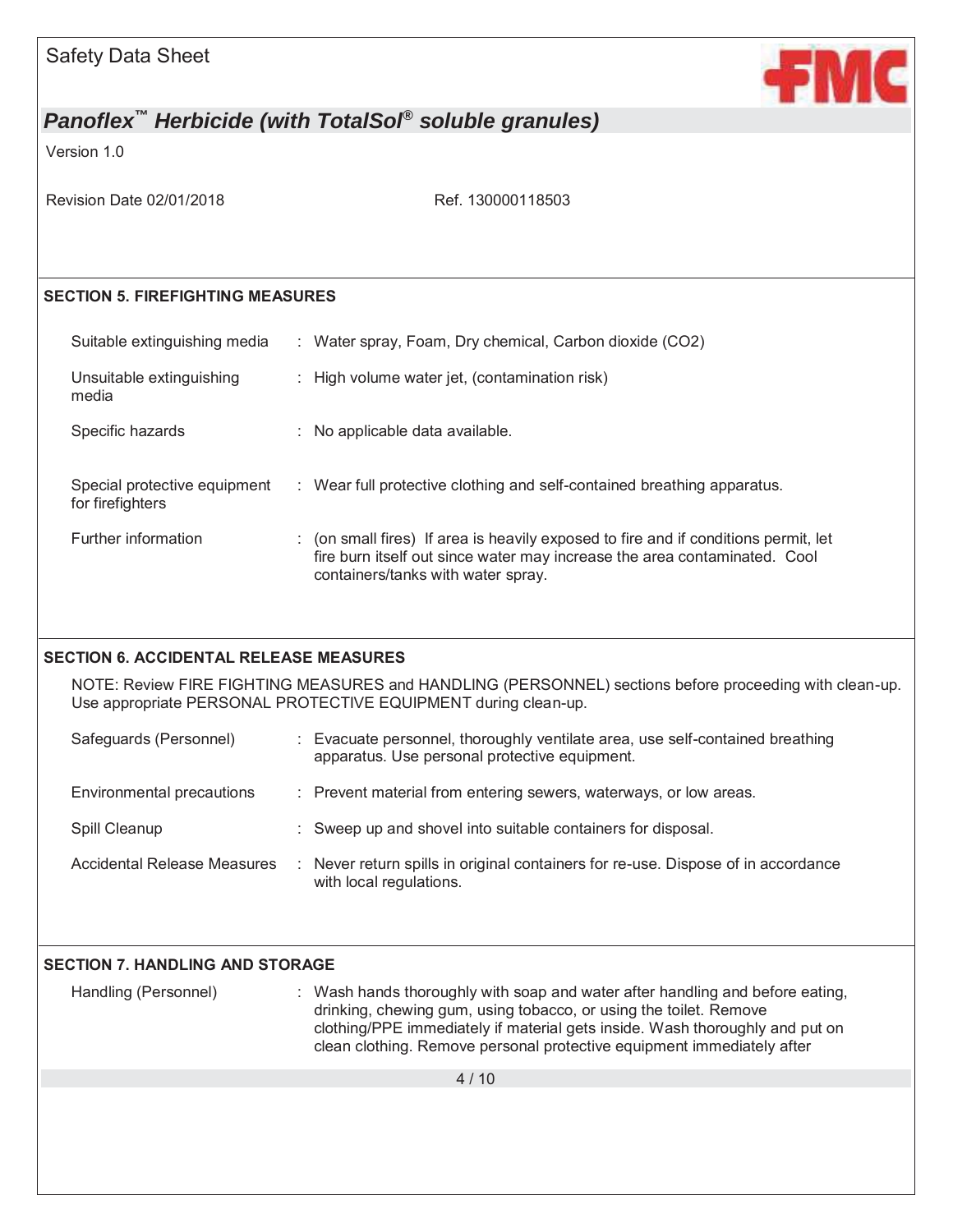

Version 1.0

| Revision Date 02/01/2018                                   | Ref. 130000118503 |                                                                             |                                                                                                                                                                                                        |                                                                                                                                                                                                                                         |  |  |  |
|------------------------------------------------------------|-------------------|-----------------------------------------------------------------------------|--------------------------------------------------------------------------------------------------------------------------------------------------------------------------------------------------------|-----------------------------------------------------------------------------------------------------------------------------------------------------------------------------------------------------------------------------------------|--|--|--|
|                                                            |                   |                                                                             |                                                                                                                                                                                                        | handling this product. Wash the outside of gloves before removing. As soon<br>as possible, wash thoroughly and change into clean clothing.                                                                                              |  |  |  |
| Handling (Physical Aspects)                                |                   |                                                                             | : Keep away from heat and sources of ignition.                                                                                                                                                         |                                                                                                                                                                                                                                         |  |  |  |
| Dust explosion class<br>Storage                            |                   | children.                                                                   | No applicable data available.<br>Do not contaminate water, other pesticides, fertilizer, food or feed in storage.<br>Store in original container. Store in a cool, dry place. Keep out of the reach of |                                                                                                                                                                                                                                         |  |  |  |
| Storage period                                             |                   | : No applicable data available.                                             |                                                                                                                                                                                                        |                                                                                                                                                                                                                                         |  |  |  |
| Storage temperature                                        |                   | : No applicable data available.                                             |                                                                                                                                                                                                        |                                                                                                                                                                                                                                         |  |  |  |
| SECTION 8. EXPOSURE CONTROLS/PERSONAL PROTECTION           |                   |                                                                             |                                                                                                                                                                                                        |                                                                                                                                                                                                                                         |  |  |  |
| Engineering controls                                       |                   | : Ensure adequate ventilation.                                              |                                                                                                                                                                                                        |                                                                                                                                                                                                                                         |  |  |  |
| Personal protective equipment<br>Skin and body protection  |                   | Polyvinylchloride<br>Shoes plus socks<br>Coveralls<br>Shoes plus socks      | : Applicators and other handlers must wear:<br>Long sleeved shirt and long pants                                                                                                                       | Chemical resistant gloves made of any waterproof material<br>Personal protective equipment required for early entry:<br>Chemical resistant gloves made of any waterproof material                                                       |  |  |  |
| Protective measures                                        |                   | its label.                                                                  |                                                                                                                                                                                                        | : Follow manufacturer's instructions for cleaning/maintaining PPE. If no such<br>instructions for washables exist, use detergent and hot water. Keep and<br>wash PPE separately from other laundry. Use this product in accordance with |  |  |  |
| <b>Exposure Guidelines</b><br><b>Exposure Limit Values</b> |                   |                                                                             |                                                                                                                                                                                                        |                                                                                                                                                                                                                                         |  |  |  |
| Tribenuron methyl<br>AEL *<br>AEL *                        |                   | (FMC)<br>$0.5$ mg/m $3$<br>12 hr. TWA<br>(FMC)<br>$1$ mg/m $3$<br>8 hr. TWA |                                                                                                                                                                                                        |                                                                                                                                                                                                                                         |  |  |  |
| Sodium carbonate                                           |                   |                                                                             | $5/10$                                                                                                                                                                                                 |                                                                                                                                                                                                                                         |  |  |  |
|                                                            |                   |                                                                             |                                                                                                                                                                                                        |                                                                                                                                                                                                                                         |  |  |  |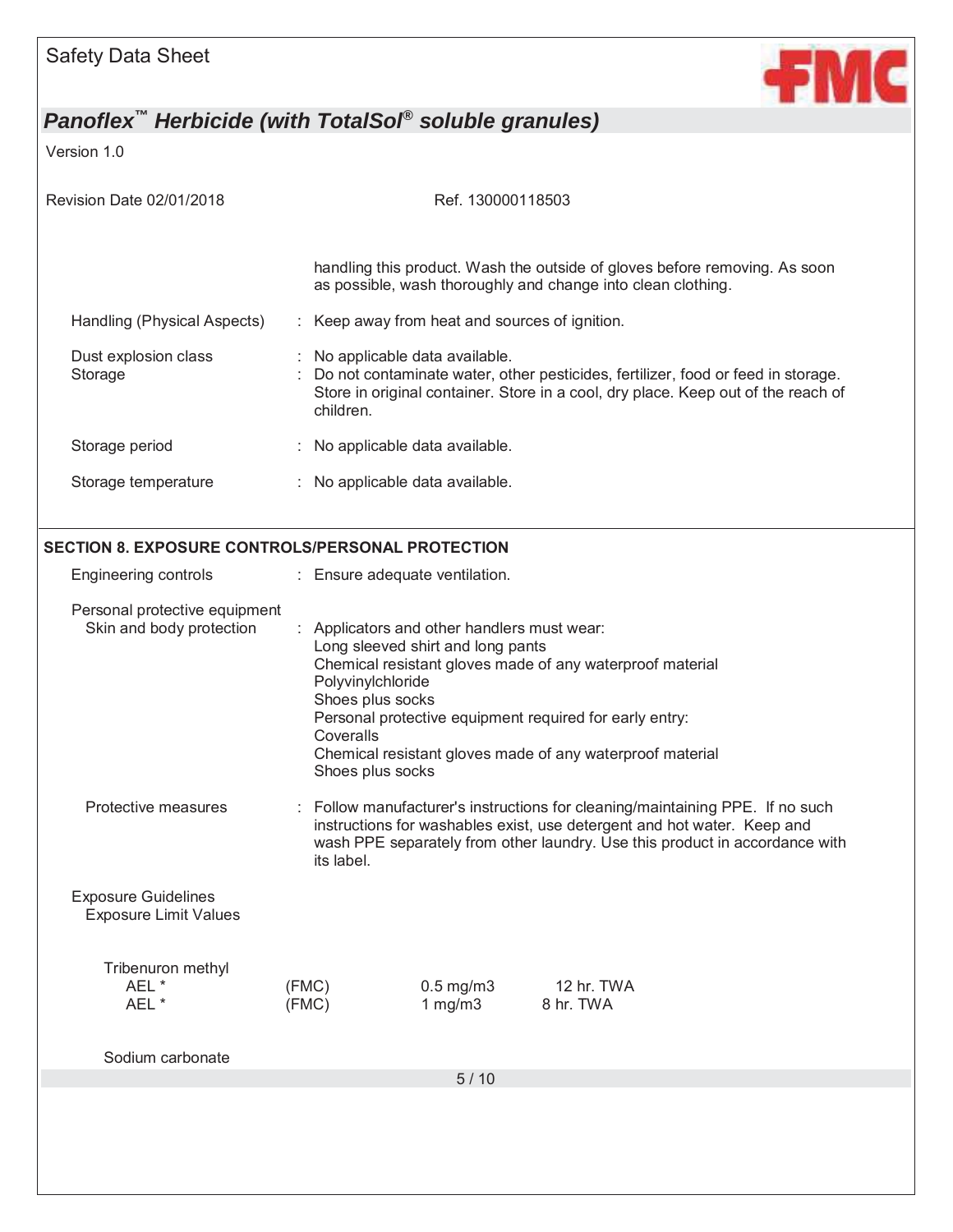| <b>Safety Data Sheet</b>                                                      |                                           |                                 |                            | C                                                                                                             |
|-------------------------------------------------------------------------------|-------------------------------------------|---------------------------------|----------------------------|---------------------------------------------------------------------------------------------------------------|
| Panoflex <sup>™</sup> Herbicide (with TotalSol <sup>®</sup> soluble granules) |                                           |                                 |                            |                                                                                                               |
| Version 1.0                                                                   |                                           |                                 |                            |                                                                                                               |
| Revision Date 02/01/2018                                                      |                                           | Ref. 130000118503               |                            |                                                                                                               |
|                                                                               |                                           |                                 |                            |                                                                                                               |
| AEL *                                                                         | (FMC)                                     | $5 \text{ mg/m}$ 3              | 8 & 12 hr. TWA Total dust. |                                                                                                               |
| Thifensulfuron methyl<br>AEL *                                                | (FMC)                                     | $5 \text{ mg/m}$                | 8 & 12 hr. TWA Total dust. |                                                                                                               |
| Trisodium phosphate dodecahydrate<br>No applicable data available.            |                                           |                                 |                            |                                                                                                               |
| lower than the AEL are in effect, such limits shall take precedence.          |                                           |                                 |                            | * AEL is FMC's Acceptable Exposure Limit. Where governmentally imposed occupational exposure limits which are |
| <b>SECTION 9. PHYSICAL AND CHEMICAL PROPERTIES</b>                            |                                           |                                 |                            |                                                                                                               |
| Appearance<br>Physical state<br>Form<br>Color                                 | : solid<br>solid, granular<br>light brown |                                 |                            |                                                                                                               |
| Odor                                                                          | : none                                    |                                 |                            |                                                                                                               |
| Odor threshold                                                                |                                           | : No applicable data available. |                            |                                                                                                               |
| pH                                                                            | : 9.4                                     |                                 |                            |                                                                                                               |
| Melting point/range                                                           |                                           | : No applicable data available. |                            |                                                                                                               |
| Boiling point/boiling range                                                   |                                           | No applicable data available.   |                            |                                                                                                               |
| Flash point                                                                   |                                           | No applicable data available.   |                            |                                                                                                               |
| Evaporation rate                                                              |                                           | No applicable data available.   |                            |                                                                                                               |
| Flammability (solid, gas)                                                     |                                           | No applicable data available.   |                            |                                                                                                               |
| Upper explosion limit                                                         |                                           | No applicable data available.   |                            |                                                                                                               |
| Lower explosion limit                                                         |                                           | No applicable data available.   |                            |                                                                                                               |
| Vapour Pressure                                                               |                                           | No applicable data available.   |                            |                                                                                                               |
|                                                                               |                                           | $6/10$                          |                            |                                                                                                               |
|                                                                               |                                           |                                 |                            |                                                                                                               |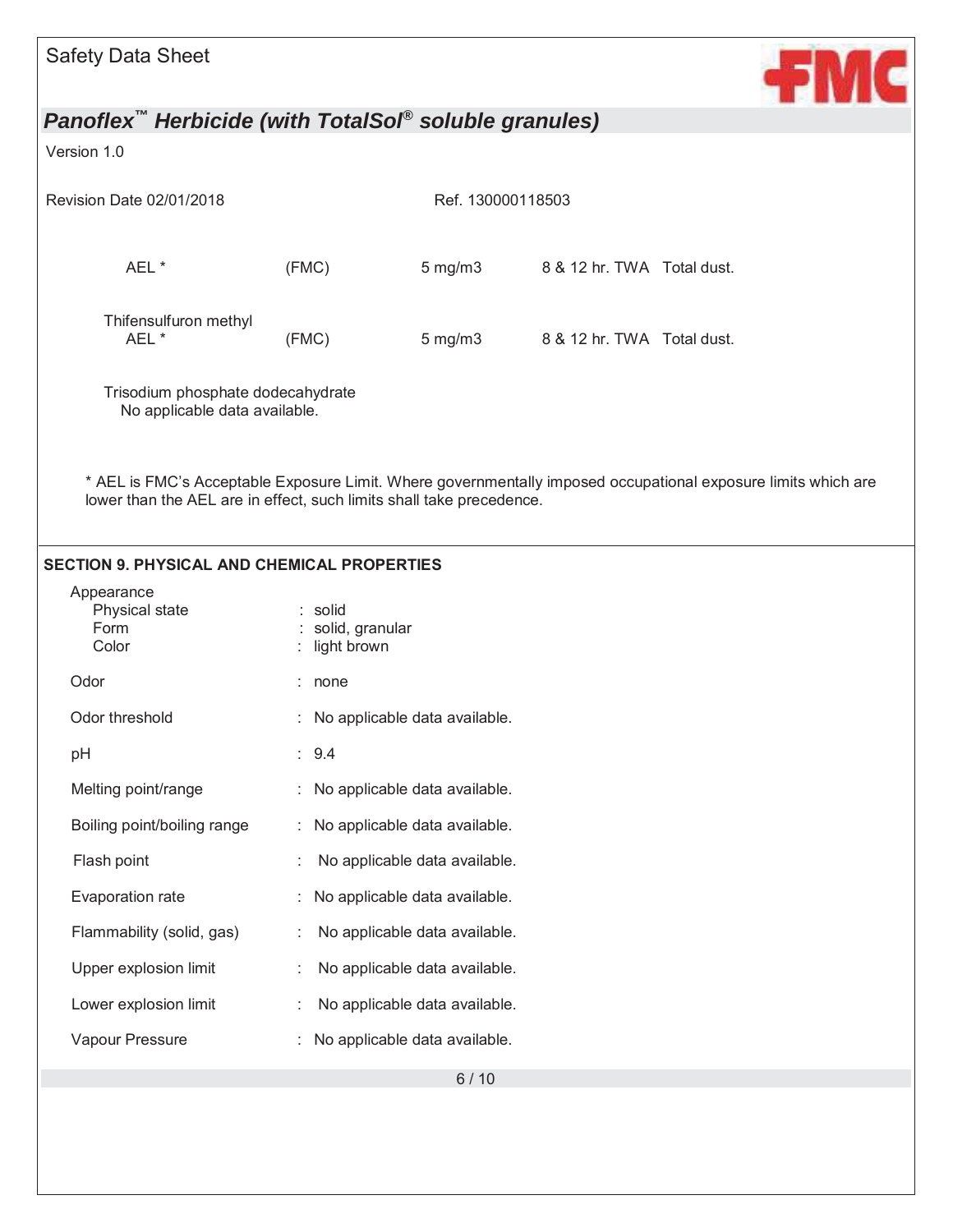

### Version 1.0

Ref. 130000118503

| Vapour density                             | : No applicable data available.     |
|--------------------------------------------|-------------------------------------|
| Specific gravity (Relative<br>density)     | : No applicable data available.     |
| Water solubility                           | : No applicable data available.     |
| Solubility(ies)                            | : No applicable data available.     |
| Partition coefficient: n-<br>octanol/water | : No applicable data available.     |
| Auto-ignition temperature                  | No applicable data available.       |
| Decomposition temperature                  | No applicable data available.<br>t. |
| Viscosity, kinematic                       | No applicable data available.       |
| Viscosity, dynamic                         | No applicable data available.       |

#### **SECTION 10. STABILITY AND REACTIVITY**

| Reactivity<br>Chemical stability      | No applicable data available.<br>Stable at normal temperatures and storage conditions. |
|---------------------------------------|----------------------------------------------------------------------------------------|
| Possibility of hazardous<br>reactions | Polymerization will not occur.<br>$\mathbb{R}^{\mathbb{Z}}$                            |
| Conditions to avoid                   | None reasonably foreseeable.                                                           |
| Incompatible materials                | No materials to be especially mentioned.                                               |
| Hazardous decomposition<br>products   | No applicable data available.                                                          |

## **SECTION 11. TOXICOLOGICAL INFORMATION**

| Panoflex <sup>™</sup> Herbicide (with TotalSol <sup>®</sup> soluble granules) |                            |
|-------------------------------------------------------------------------------|----------------------------|
| Inhalation 4 h Acute                                                          | $:$ > 5.0 mg/l, Rat        |
| toxicity estimate                                                             |                            |
| <b>Dermal Acute toxicity</b>                                                  | : $> 5,000$ mg/kg, Rat     |
| estimate                                                                      |                            |
| Oral Acute toxicity estimate $\therefore$ > 5,000 mg/kg, Rat                  |                            |
|                                                                               |                            |
| Skin irritation                                                               | No skin irritation, Rabbit |
|                                                                               |                            |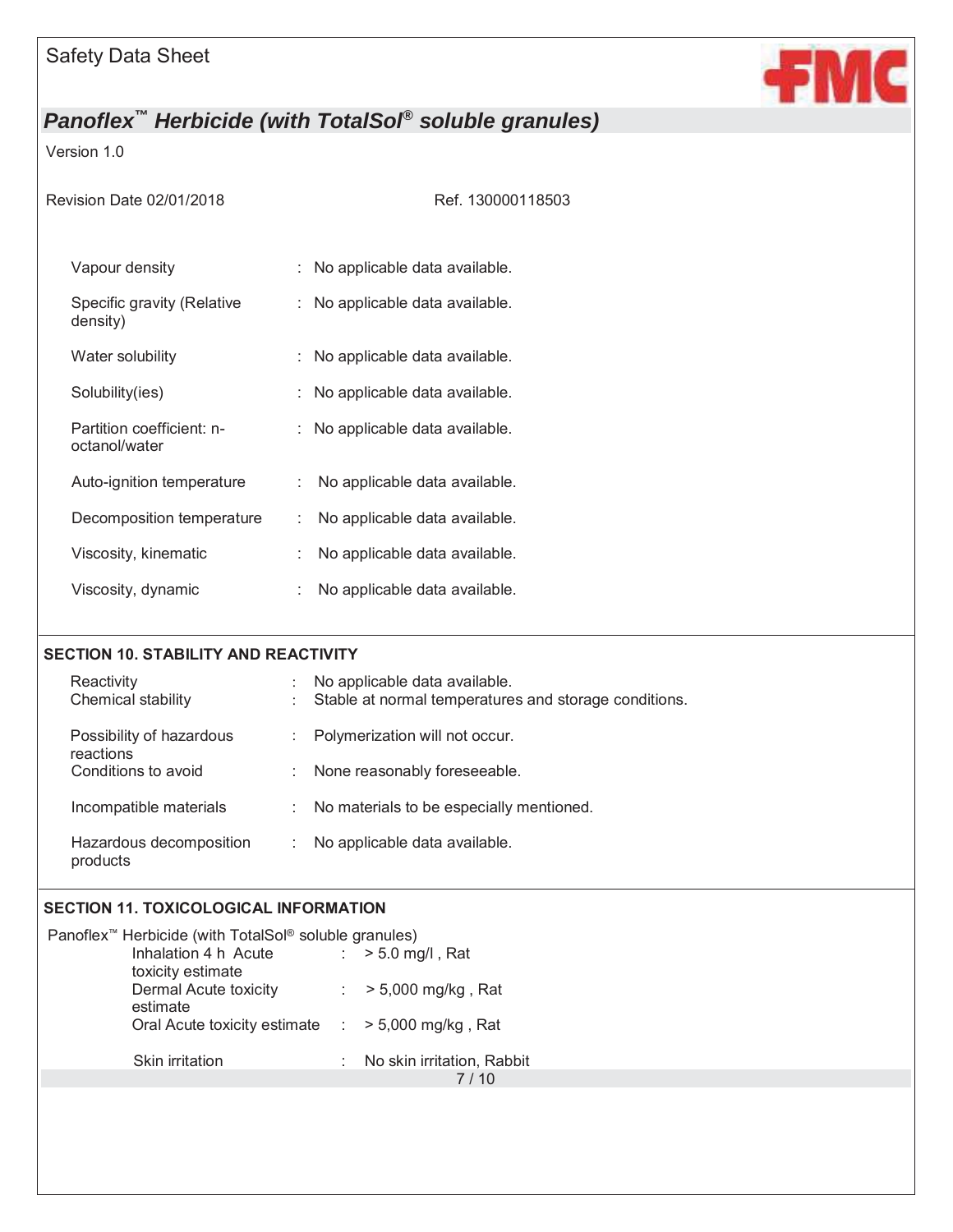|                                            | Panoflex <sup>™</sup> Herbicide (with TotalSol <sup>®</sup> soluble granules)                                                                                                                                                                                                                                                                                                                                         |
|--------------------------------------------|-----------------------------------------------------------------------------------------------------------------------------------------------------------------------------------------------------------------------------------------------------------------------------------------------------------------------------------------------------------------------------------------------------------------------|
| Version 1.0                                |                                                                                                                                                                                                                                                                                                                                                                                                                       |
| Revision Date 02/01/2018                   | Ref. 130000118503                                                                                                                                                                                                                                                                                                                                                                                                     |
| Eye irritation                             | No eye irritation, Rabbit                                                                                                                                                                                                                                                                                                                                                                                             |
| Sensitisation                              | Causes sensitisation., Guinea pig                                                                                                                                                                                                                                                                                                                                                                                     |
| Further information                        | Information given is based on data on the components.                                                                                                                                                                                                                                                                                                                                                                 |
| Carcinogenicity                            | The carcinogenicity classifications for this product and/or its ingredients have been determined according<br>to HazCom 2012, Appendix A.6. The classifications may differ from those listed in the National Toxicology<br>Program (NTP) Report on Carcinogens (latest edition) or those found to be a potential carcinogen in the<br>International Agency for Research on Cancer (IARC) Monographs (latest edition). |
| by IARC, NTP, or OSHA, as a carcinogen.    | None of the components present in this material at concentrations equal to or greater than 0.1% are listed                                                                                                                                                                                                                                                                                                            |
|                                            | where surface water is present, or to intertidal areas below the mean<br>high water mark. Do not contaminate water when cleaning equipment<br>or disposing of equipment washwaters or rinsate.                                                                                                                                                                                                                        |
| <b>SECTION 13. DISPOSAL CONSIDERATIONS</b> |                                                                                                                                                                                                                                                                                                                                                                                                                       |
| Waste disposal methods -<br>Product        | Do not contaminate water, food or feed by disposal. Wastes resulting from the<br>use of this product must be disposed of on site or at an approved waste<br>disposal facility.                                                                                                                                                                                                                                        |
| Waste disposal methods -<br>Container      | <b>Container Refilling and Disposal:</b><br>Refer to the product label for instructions.<br>Do not transport if this container is damaged or leaking.                                                                                                                                                                                                                                                                 |
| Contaminated packaging                     | See Section 1 for emergency phone numbers.<br>No applicable data available.                                                                                                                                                                                                                                                                                                                                           |
|                                            |                                                                                                                                                                                                                                                                                                                                                                                                                       |
| <b>SECTION 14. TRANSPORT INFORMATION</b>   | 8/10                                                                                                                                                                                                                                                                                                                                                                                                                  |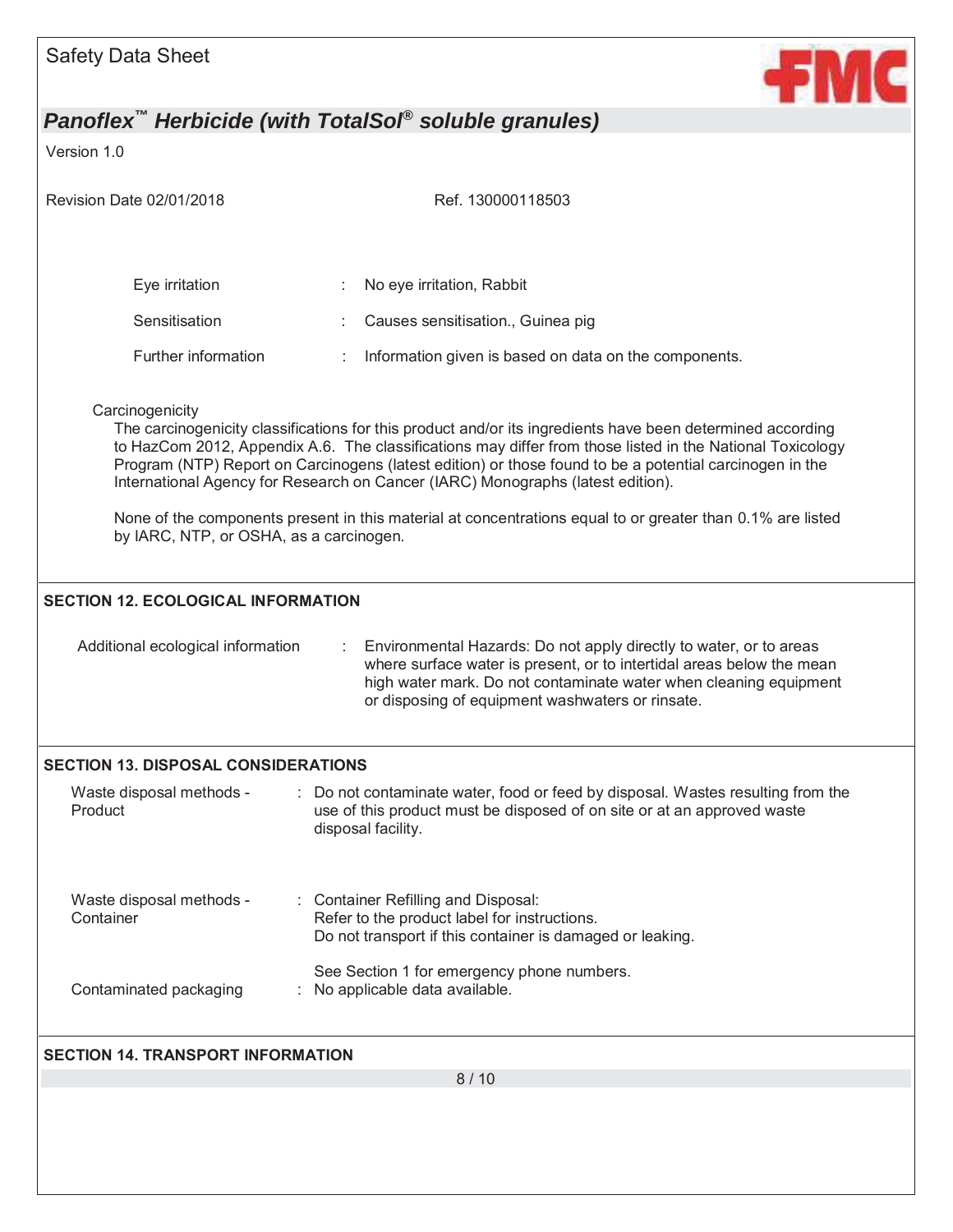

#### Version 1.0

Revision Date 02/01/2018 Ref. 130000118503

| IATA C      | UN number                                                       | : 3077                                                                                                                                   |
|-------------|-----------------------------------------------------------------|------------------------------------------------------------------------------------------------------------------------------------------|
|             | Proper shipping name<br>Class<br>Packing group<br>Labelling No. | : Environmentally hazardous substance, solid, n.o.s.<br>(Tribenuron methyl, Thifensulfuron-methyl)<br>-9<br>÷<br>$\pm$ 111<br>$\div$ 9MI |
| <b>IMDG</b> | UN number<br>Proper shipping name                               | : 3077<br>: ENVIRONMENTALLY HAZARDOUS SUBSTANCE,<br>SOLID, N.O.S. (Tribenuron methyl, Thifensulfuron-<br>methyl)                         |
|             | Class<br>Packing group<br>Labelling No.                         | $\therefore$ 9<br>: III<br>: 9                                                                                                           |
|             | Marine pollutant                                                | : yes (Tribenuron methyl, Thifensulfuron-methyl)                                                                                         |

Not regulated as a hazardous material by DOT.

Marine Pollutants assigned UN number 3077 and 3082 in single or combination packaging containing a net quantity per single or inner packaging of 5 L or less for liquids or having a net mass per single or inner packaging of 5 KG or less for solids may be transported as non-dangerous goods as provided in section 2.10.2.7 of IMDG code, IATA special provision A197, and ADR/RID special provision 375.

### **SECTION 15. REGULATORY INFORMATION**

| Other regulations                 | : This Safety Data Sheet is for a pesticide product registered by the US<br>Environmental Protection Agency (USEPA) and is therefore also subject to<br>certain labeling requirements under US pesticide law (FIFRA). These<br>requirements differ from the classification criteria and hazard information<br>required by OSHA for safety data sheets, and for workplace labels of non-<br>pesticide chemicals. The following is the mandatory hazard information<br>required by USEPA on the pesticide label: |
|-----------------------------------|----------------------------------------------------------------------------------------------------------------------------------------------------------------------------------------------------------------------------------------------------------------------------------------------------------------------------------------------------------------------------------------------------------------------------------------------------------------------------------------------------------------|
|                                   | Caution                                                                                                                                                                                                                                                                                                                                                                                                                                                                                                        |
|                                   | Prolonged or frequently repeated skin contact may cause allergic reactions in<br>some individuals. Avoid contact with skin, eyes and clothing.                                                                                                                                                                                                                                                                                                                                                                 |
| SARA 313 Regulated<br>Chemical(s) | : Tribenuron methyl                                                                                                                                                                                                                                                                                                                                                                                                                                                                                            |
|                                   | 9/10                                                                                                                                                                                                                                                                                                                                                                                                                                                                                                           |
|                                   |                                                                                                                                                                                                                                                                                                                                                                                                                                                                                                                |